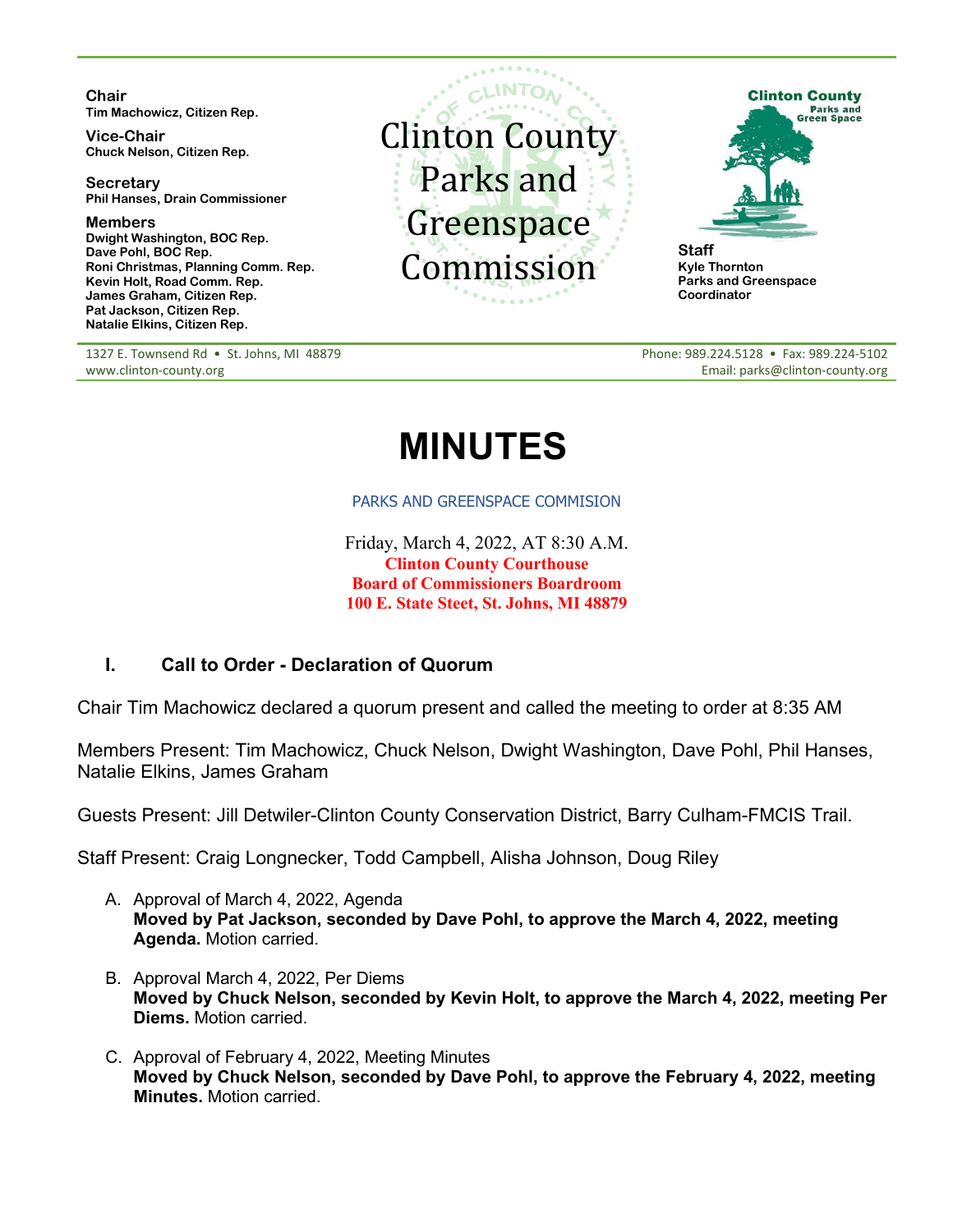Parks and Green Space Commission Meeting Minutes – January 7, 2022 Page 2 of 4

## **II. Public Comments Non-Agenda Items**

- A. Jill Detwiler from the Clinton County Conservation District reported that the Board of Directors has been conducting interviews to fill the Executive Director position with the Conservation District. The Spring tree sale is now available, and orders can be placed on the Clinton Conservation District website. CISMA is partnering with CCD to offer an invasive species training over Zoom in March.
- B. Craig Longnecker the Clinton County Administrator reported that Bernie Simon and County Administration had a successful meeting to discuss the Pratt Road property. Clinton County is planning to meet with an engineering firm to discuss future improvements. Craig also mentioned the Board of Commissioners and Mr. Simon both are looking forward to finalization of the sale of the Pratt Road property in the year 2023.

## **III. Coordinator's Report – Kyle Thornton**

A. Kyle Thornton thanked Alisha Johnson for stepping in to take minutes during the February Parks and Green Space Commission Meeting. Thornton also reported that he was going to be out of the office for the next week as the annual Michigan Recreation and Park Association (MPARKS) conference is starting over the weekend.

### **IV. Committee Reports**

- A. Water Based Recreation/Surface Water Quality Phil Hanses & Chuck Nelson
	- a. Phil Hanses reported the Drain Commission has removed a few ice jams over the winter. Hanses reported the Lake Victoria project will soon be going out for bid to dredge the south channel and west channels.
	- b. Jill Detwiler reported that Eric Elgin from Michigan State University is planning on touring Lake Victoria with lake board as they determine possible problem spots for surface water quality.
- B. Non-Motorized Facilities Chuck Nelson & Dave Pohl
	- County-wide NMF Plan / Trails Advisory Council
	- FMCIS Trail
	- a. Barry Culham reported that the Friends of the FMCIS Trail will be hosting their annual meeting on April 13<sup>th</sup> at 7pm at the Muir Community Center and April 23<sup>rd</sup> will be trail clean-up day on the FMCIS trail. He stated trees are being cut and trimmed along the CIS trail from Muir to Ionia. Culham mentioned the City of St. Johns has been making a push to help get the FMCIS trail paved. Mr. Culham reported MDOT is working on options to extend the FMCIS trail into the City of Owosso.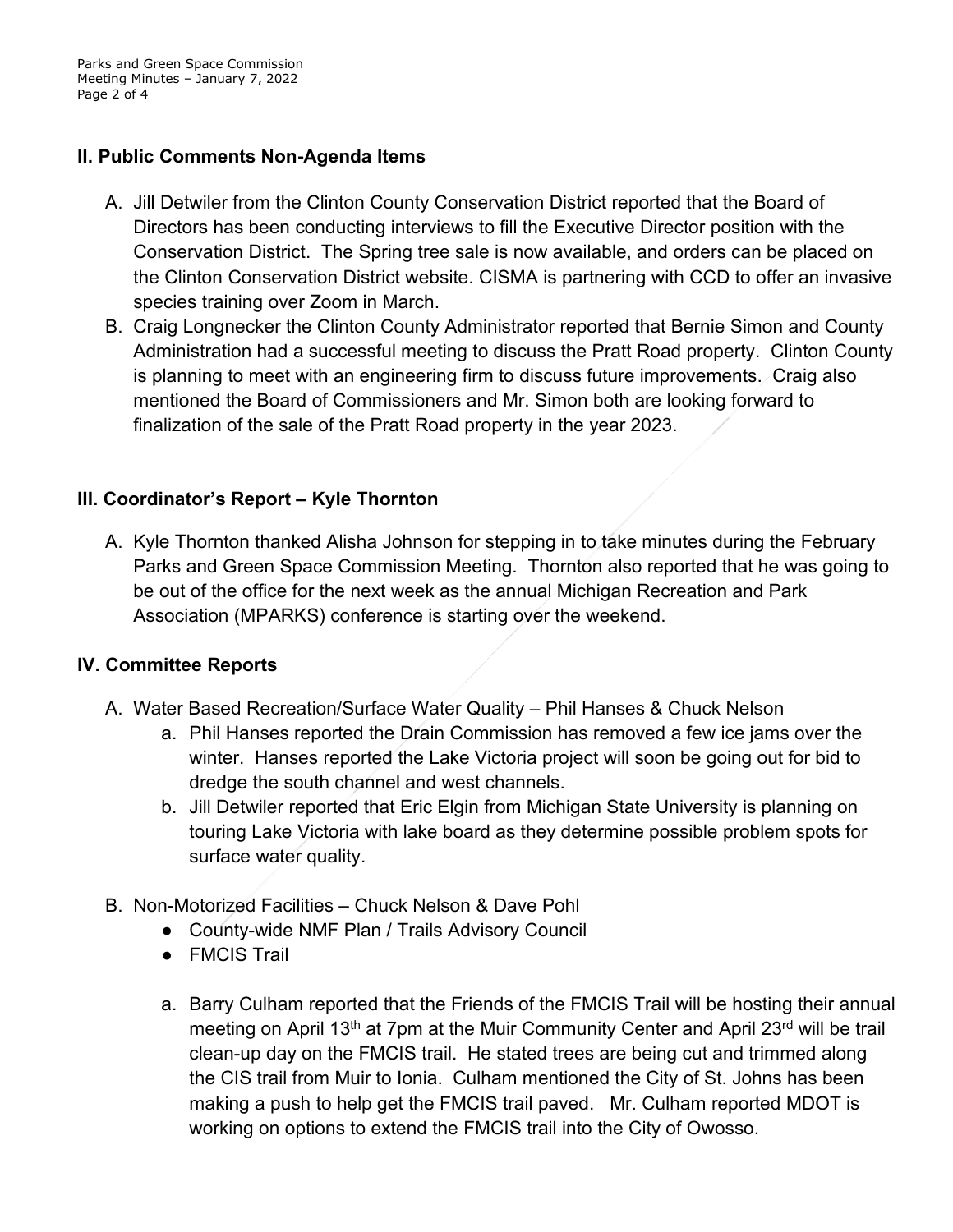- b. Dwight Washington mentioned after the FMCIS Trail is connected to the City of Lansing the paving of the trail could become more of a priority, as traffic increases on the trail. Thornton reported that the Tri-County Planning has been working with a committee to explore routes to connect the Riverwalk Trail in Lansing to extend Southeast through Ingham County, west across Eaton County and North through Clinton County. The part though Clinton County would connect to the FMCIS Trail and provide future opportunities for extensions for area such as Sleepy Hollow State Park.
- C. Universal Access Dwight Washington & Pat Jackson
	- a. Tim Machowicz posed the question asking if anything has been noticed that we missed with universal access and the Clinton Lakes Improvement Project. Thornton said that it is not a miss, yet a possible phase 2 improvement of adding a universal accessible walking path from the Dewitt Road parking lot to the new parking lot in the park.
- D. Finance Committee Tim Machowicz
	- a. Tim Machowicz and reported that not much has changed in the past month with the financial report and expenses.
- E. Grassland Committee Chuck Nelson & Jim Graham
	- a. Chuck Nelson reported the grassland committee held a meeting on the burning of the southern half of the grassland. Nelson mentioned the grassland committee decided to use David Borneman LLC with restoringnaturewithfire.com for burning the southern half of the grassland at Clinton Lakes County Park during May.
- F. Southern County Park Search Team Chuck Nelson, Tim Machowicz, Phil Hanses, and Dave Pohl
	- a. Craig Longnecker reported on the Pratt Road Property during public comment.
- G. Health Committee Dwight Washington & Pat Jackson
	- a. Dwight Washington reported that Bath Township has hired a new Parks and Recreation Director.

## **V. Old Business**

- A. Clinton Lakes Dog Beach Rules
	- a. Discussion took place regarding the Dog Beach Rules and Kyle Thornton provided the comments from the Clinton County Animal Control Office. Thornton also provided updated rules and copy of the Dewitt Township Dog Park rules, as the Animal Control Office mentioned the Dewitt Township rules is an excellent guide for developing the Clinton Lakes rules. Natalie Elkins provided improvements on the set of rules. Thornton will make the suggested improvements and corrections to the rules and bring back to the PGSC April meeting.